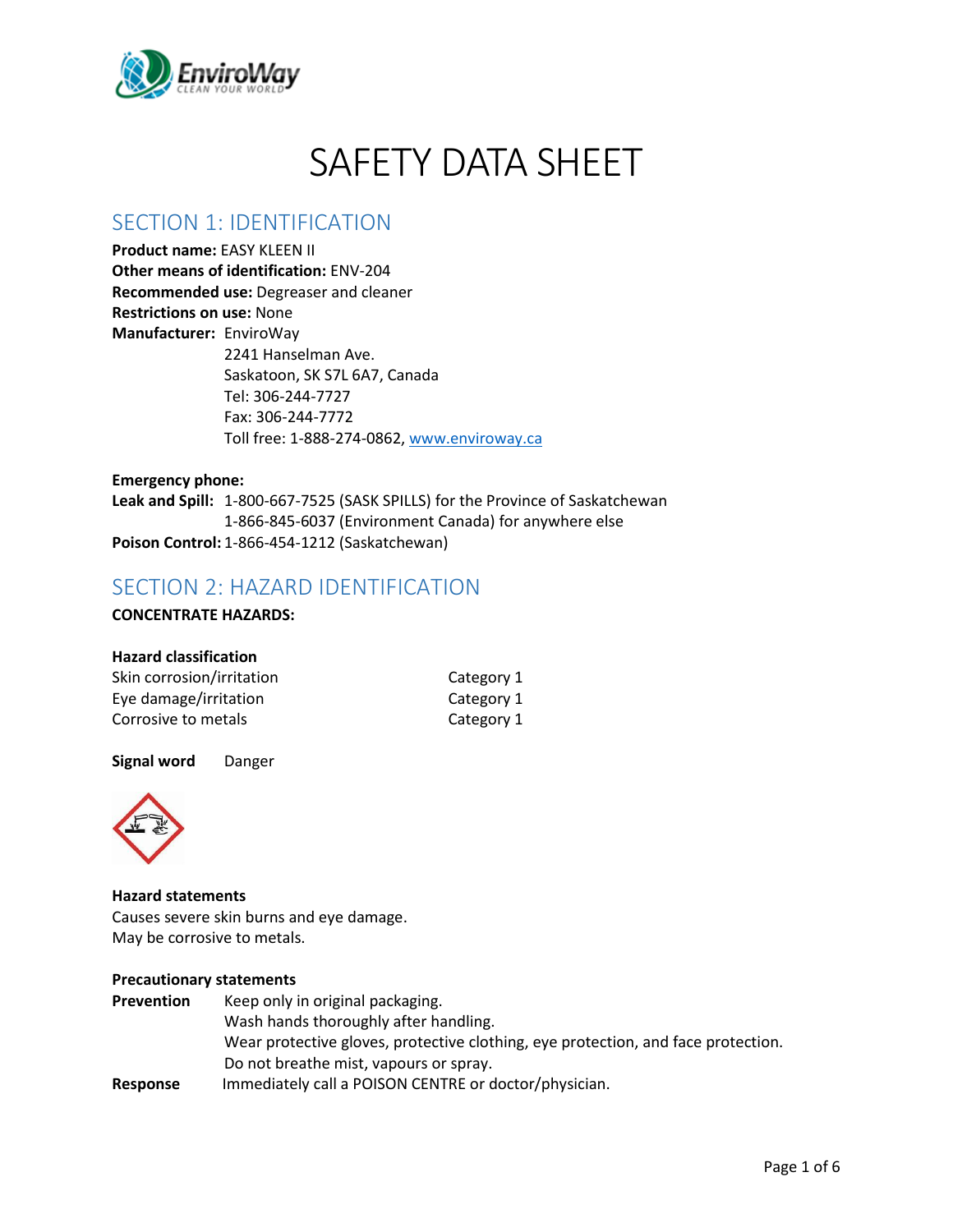

IF SWALLOWED: Rinse mouth. Do NOT induce vomiting. Immediately call a POISON CENTRE or doctor/physician. IF ON SKIN (or hair): Take off immediately all contaminated clothing. Rinse skin with water/shower. Wash contaminated clothing before reuse. IF IN EYES: Rinse cautiously with water for several minutes. Remove contact lenses, if present and easy to do so. Continue rinsing. Immediately call a POISON CENTRE/doctor. IF INHALED: Remove victim to fresh air and keep comfortable for breathing. Absorb spillage to prevent material-damage. **Storage** Store locked up. **Disposal** Dispose of in accordance with local regulations at government approved waste sites.

# SECTION 3: COMPOSITION/INFORMATION ON INGREDIENTS

#### **Substance/Mixture:** Mixture

The following ingredients have hazardous properties:

| <b>Chemical Name</b>                      | CAS#      | % by weight |
|-------------------------------------------|-----------|-------------|
| Ethylene Glycol Monobutyl Ether           | 111-76-2  | $5 - 10$    |
| Tetrasodium Ethylene Diamine Tetraacetate | 64-02-8   | $1 - 5$     |
| Sodium Xylene Sulfonate                   | 1300-72-7 | $1 - 5$     |
| Disodium Metasilicate                     | 6834-92-0 | $1 - 5$     |
| Ethoxylated lauryl alcohol                | 9002-92-0 | $1 - 5$     |

Ingredients not shown are either not hazardous or present below cut-off values. Ranges shown are due to batch-to-batch variation.

### SECTION 4: FIRST AID MEASURES

**IF SWALLOWED:** Rinse mouth. Do NOT induce vomiting. Immediately call a POISON CENTRE or doctor/physician.

**IF ON SKIN (or hair):** Immediately call a POISON CENTRE or doctor/physician. Rinse skin with water/shower. Take off immediately all contaminated clothing. Wash contaminated clothing before reuse.

**IF IN EYES:** Rinse cautiously with water for several minutes. Remove contact lenses, if present and easy to do so. Continue rinsing. Immediately call a POISON CENTRE/doctor.

**IF INHALED:** Remove victim to fresh air and keep comfortable for breathing.

**IF exposed or concerned:** Get medical advice/attention if you feel unwell.

Most important symptoms/effects/effects acute and delayed: See Section 11 for more detailed information on health effects and symptoms.

Immediate medical attention and special treatment needed: Not available

# SECTION 5: FIRE FIGHTING MEASURES

**Flammable:** No

**Suitable extinguishing media:** Use water spray, alcohol-resistant foam, dry chemical or carbon dioxide. **Unsuitable extinguishing media:** None

**Flashpoint:** Not available

**Special Fire Fighting Procedures:** Use water spray to keep containers cool. Fire fighters should wear selfcontained breathing apparatus and full protective clothing.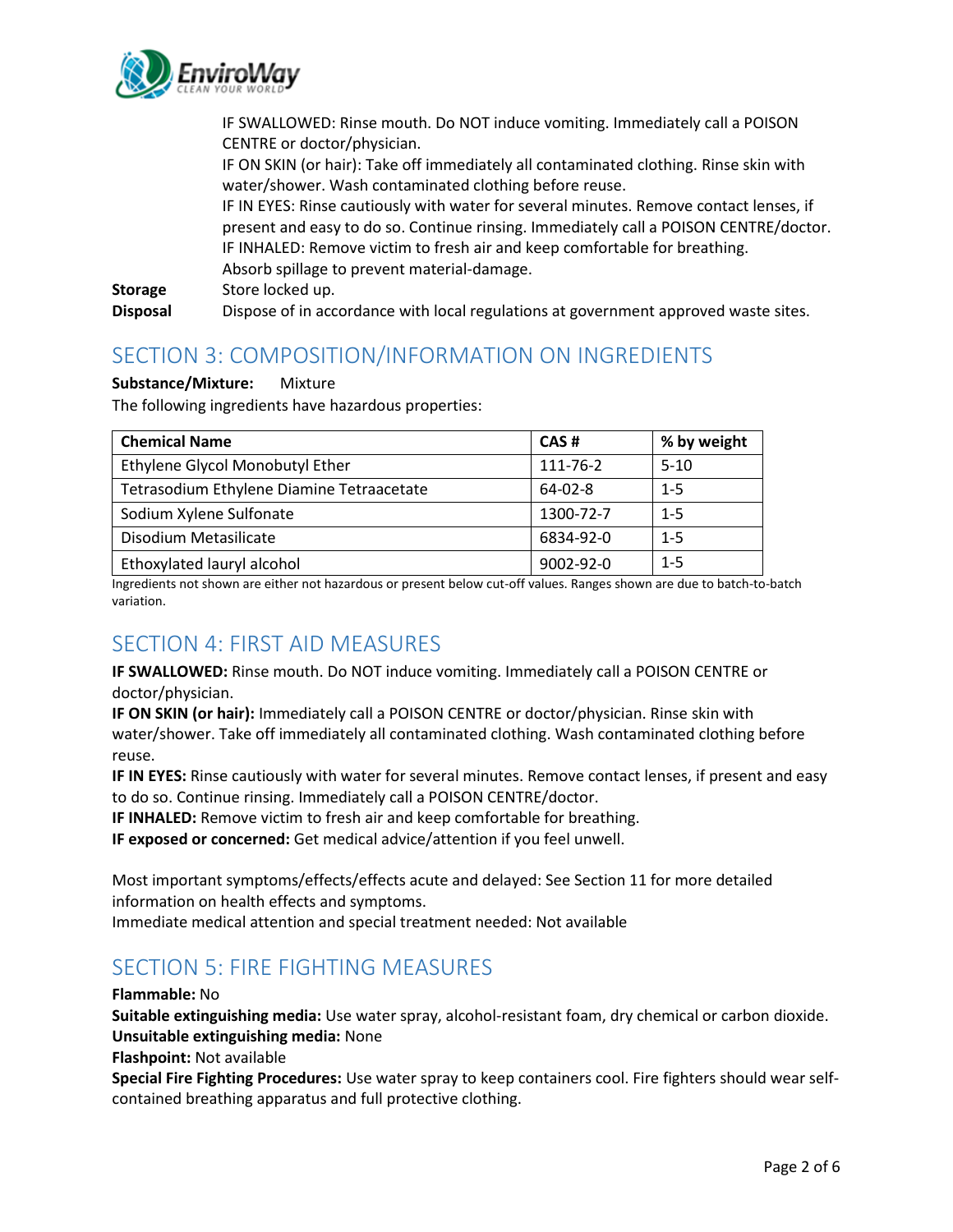

**Hazardous Decomposition Products:** May liberate CO, CO2, nitrous oxides, ammonia, and oxides of sulphur and sodium.

#### SECTION 6: ACCIDENTAL RELEASE MEASURES

**Leak and Spill Procedures:** Flush liquid to sewer with plenty of water if the spill is small. Large spills should be contained by surrounding with soil or other non-combustible absorbent material and then pump into dot approved containers. A full face pipe air purifying cartridge respirator equipped for organic vapours may be satisfactory in case of small spills and self-contained breathing apparatus in the pressure demand mode should be used in case of large spills.

# SECTION 7: HANDLING AND STORAGE

**Handling Procedures and Equipment:** Handle in accordance with good industrial hygiene. Avoid contact with skin and eyes.

**Storage Requirements:** Store locked up. Store in a dry, well ventilated place. Keep cool. Store away from direct sunlight and heat. Do not allow to freeze. Store in a corrosion resistant container with a resistant inner liner, away from incompatible materials such as strong acids.

# SECTION 8: EXPOSURE CONTROLS/PERSONAL PROTECTION

| Ingredient                                | <b>Exposure limit -</b><br><b>ACGIH</b> | <b>Exposure limit</b><br>$-$ OSHA      | <b>Exposure limit -</b><br><b>IDLH</b> |
|-------------------------------------------|-----------------------------------------|----------------------------------------|----------------------------------------|
| Ethylene Glycol Monobutyl Ether           | 20ppm<br>$(97mg/m3)$ TLV                | $25$ ppm $/$<br>120mg/m3<br>(skin) PEL | 700ppm                                 |
| Tetrasodium Ethylene Diamine Tetraacetate | Not available                           | Not available                          | Not available                          |
| Sodium Xylene Sulfonate                   | Not available                           | Not available                          | Not available                          |
| Disodium Metasilicate                     | Not available                           | Not available                          | Not available                          |
| Ethoxylated lauryl alcohol                | Not available                           | Not available                          | Not available                          |

**Gloves:** Butyl rubber gloves (CCOHS)

**Respirator:** NIOSH or MSHA approved self-contained breathing apparatus in high vapour concentrations not required under normal usage.

**Engineering measures:** Effective exhaust ventilation system. Maintain air concentrations below occupational exposure standards.

**Eye:** Safety glasses, if handling large amounts and if there is significant probability of splashes. **Clothing:** Rubber gloves, rubber apron, rubber boots

**Other (Specify):** An eye wash should be kept handy in case of emergency.

# SECTION 9: PHYSICAL AND CHEMICAL PROPERTIES

**Appearance:** Purple liquid **Odour:** mild alcohol scent **Odour Threshold (ppm):** Information not available **pH:** 12.0 **Melting point/Freezing Point:** -5°C (Approx) **Initial Boiling Point/Range:** 90°C (Approx)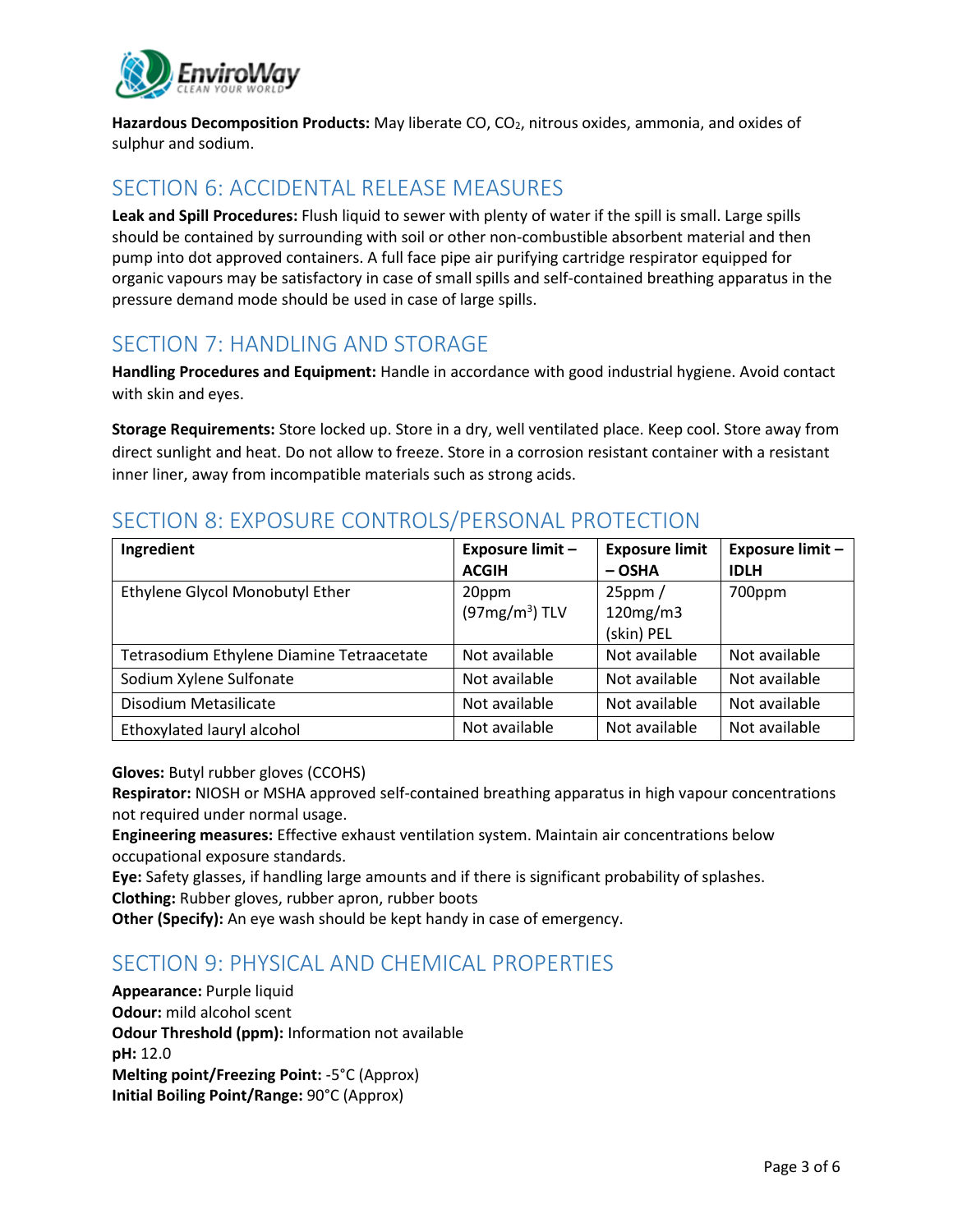

**Flash point:** Not available **Evaporation Rate:** <2.88 (Medium Rate) **Flammability:** Not flammable **Upper/lower flammability/explosive limit:** Information not available **Vapour Pressure (mmHg):** 25 mmHg at 90°C **Vapour Density (air = 1):** >1 **Relative density:** Information not available **Solubility in Water:** Soluble **Partition coefficient:** Information not available **Auto-ignition temperature:** Information not available **Decomposition temperature:** Information not available **Viscosity:** Information not available

### SECTION 10: STABILITY AND REACTIVITY

**Reactivity:** Not reactive **Chemical Stability:** Stable **Hazardous Polymerization:** Will not occur. **Materials to Avoid:** Avoid strong alkalis, strong oxidizing agents, aluminium, copper, hot water, open flame and heat. **Conditions to avoid:** None **Hazardous Decomposition Products:** May liberate CO, CO2, nitrous oxides, ammonia, and oxides of

sulphur and sodium.

# SECTION 11: TOXICOLOGICAL INFORMATION

| Ingredient                                | LD50 oral<br>(mg/kg) (rat) | LD50 dermal<br>(mg/kg) | <b>LC50</b> inhalation<br>(mg/L) |
|-------------------------------------------|----------------------------|------------------------|----------------------------------|
| Ethylene Glycol Monobutyl Ether           | 880                        | 1060                   | 925                              |
| Tetrasodium Ethylene Diamine Tetraacetate | Not listed                 | Not listed             | Not listed                       |
| Sodium Xylene Sulfonate                   | 7200                       | 2000                   | Not listed                       |
| Disodium Metasilicate                     | 1153                       | Not listed             | Not listed                       |
| Ethoxylated lauryl alcohol                | 4150                       | 72000                  | 8600                             |

#### **EFFECTS OF ACUTE EXPOSURE:**

**Ingestion:** Ingestions of large amounts may cause nausea, headaches, vomiting and diarrhoea. **Skin Contact:** Causes severe skin burns.

**Eye Contact:** Causes serious eye damage.

**Inhalation:** May cause coughing, headaches, vomiting or nausea.

**Germ cell mutagenicity:** Not applicable **Carcinogenicity:** Ethylene Glycol Monobutyl Ether is listed as an IARC Group 3 carcinogen: not classifiable as to its carcinogenicity in humans **Reproductive toxicity:** Not applicable **STOT single exposure:** Not applicable **STOT repeated exposure:** Not applicable **Aspiration hazard:** Not applicable.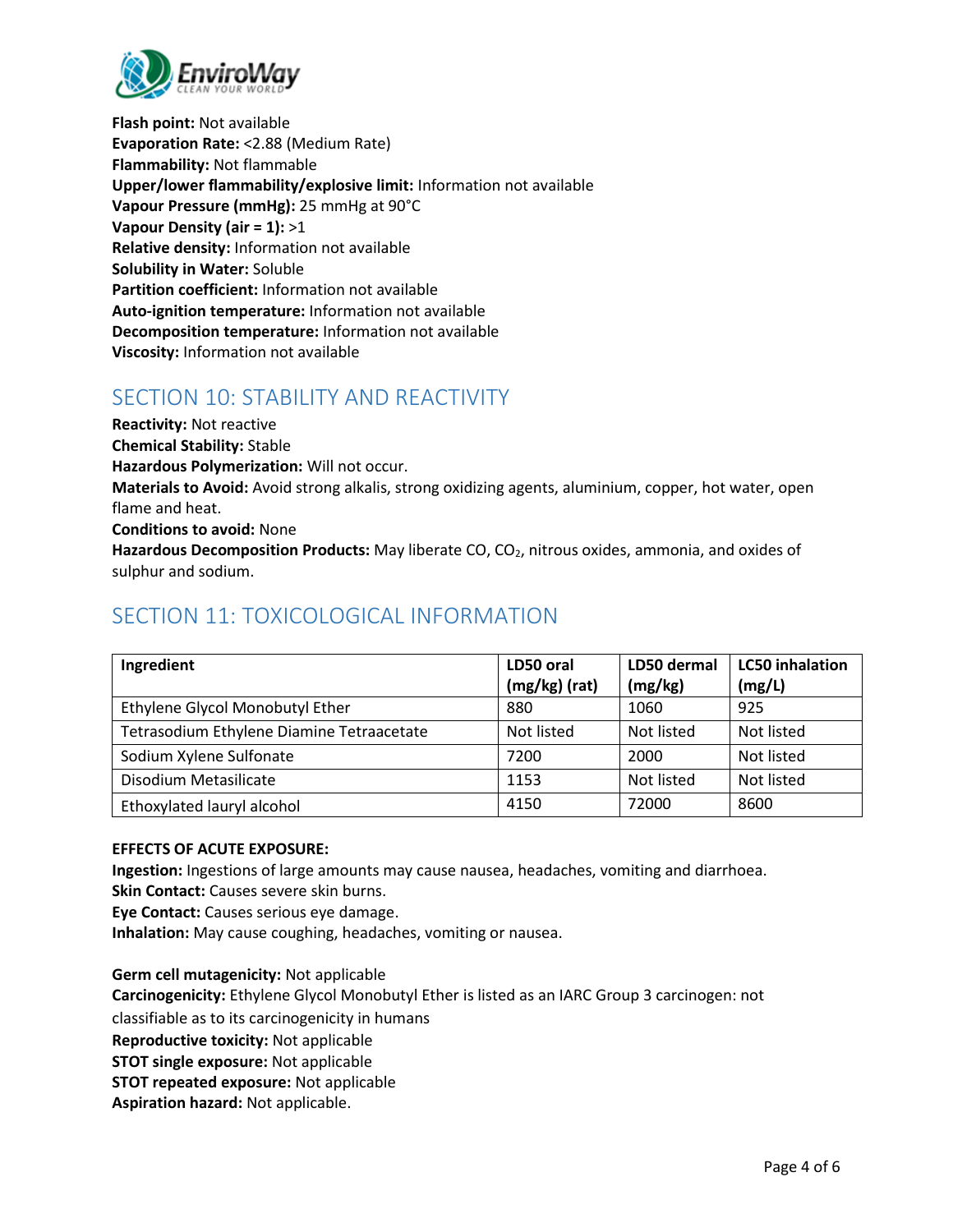

**Routes of exposure:** Ingestion, inhalation, skin/eye exposure

**EFFECTS OF CHRONIC EXPOSURE: Skin Contact:** Not known. **Eye Contact:** Not known. **Ingestion:** Not known

**Numerical measures of toxicity: Oral**: LD50 7344 mg/kg **Dermal**: LD50 9820 mg/kg **Inhalation**: LC50 10,318 mg/L

# SECTION 12: ECOLOGICAL INFORMATION

#### **Ecotoxicity:**

| Ingredient                                | Fish                                                   | <b>Crustaceans</b>     | Algae                                                           |
|-------------------------------------------|--------------------------------------------------------|------------------------|-----------------------------------------------------------------|
| Ethylene Glycol Monobutyl Ether           | LC <sub>50</sub> (Lepomis<br>macrochirus):<br>1450mg/L | Not Established        | Not Established                                                 |
| Tetrasodium Ethylene Diamine Tetraacetate | LC <sub>50</sub> (Lepomis<br>macrochirus):<br>41mg/L   | Not Established        | EC <sub>50</sub><br>(Scenedesmus<br>subspicatus)<br>$1.01$ mg/L |
| Sodium Xylene Sulfonate                   | Not Established                                        | Not Established        | Not Established                                                 |
| Disodium Metasilicate                     | LC <sub>50</sub> (Brachydanio<br>rerio): 210mg/L       | Not Established        | Not Established                                                 |
| Ethoxylated lauryl alcohol                | $LC_{50}$ : 1.4 mg/L                                   | $LC_{50}$ : >6460 mg/L | Not Established                                                 |

**Persistence and Degradability:** Expected to be >50% biodegradable.

**Bioaccumulation/Accumulation:** No information available.

**Mobility:** No information available.

**Other adverse effects:** None known

### SECTION 13: DISPOSAL CONSIDERATIONS

**Waste Disposal:** Dispose of in accordance with local regulations at government approved waste sites. No safety, health, or environmental regulations specific to this product are known.

### SECTION 14: TRANSPORT INFORMATION

**Special Shipping Information:** None

**TDG (Canada) TDG Proper Shipping Name:** Corrosive liquids, basic, inorganic, n.o.s. (Disodium metasilicate) **Hazard Class:** 8 **UN Number:** UN3266 **Packing Group:** III